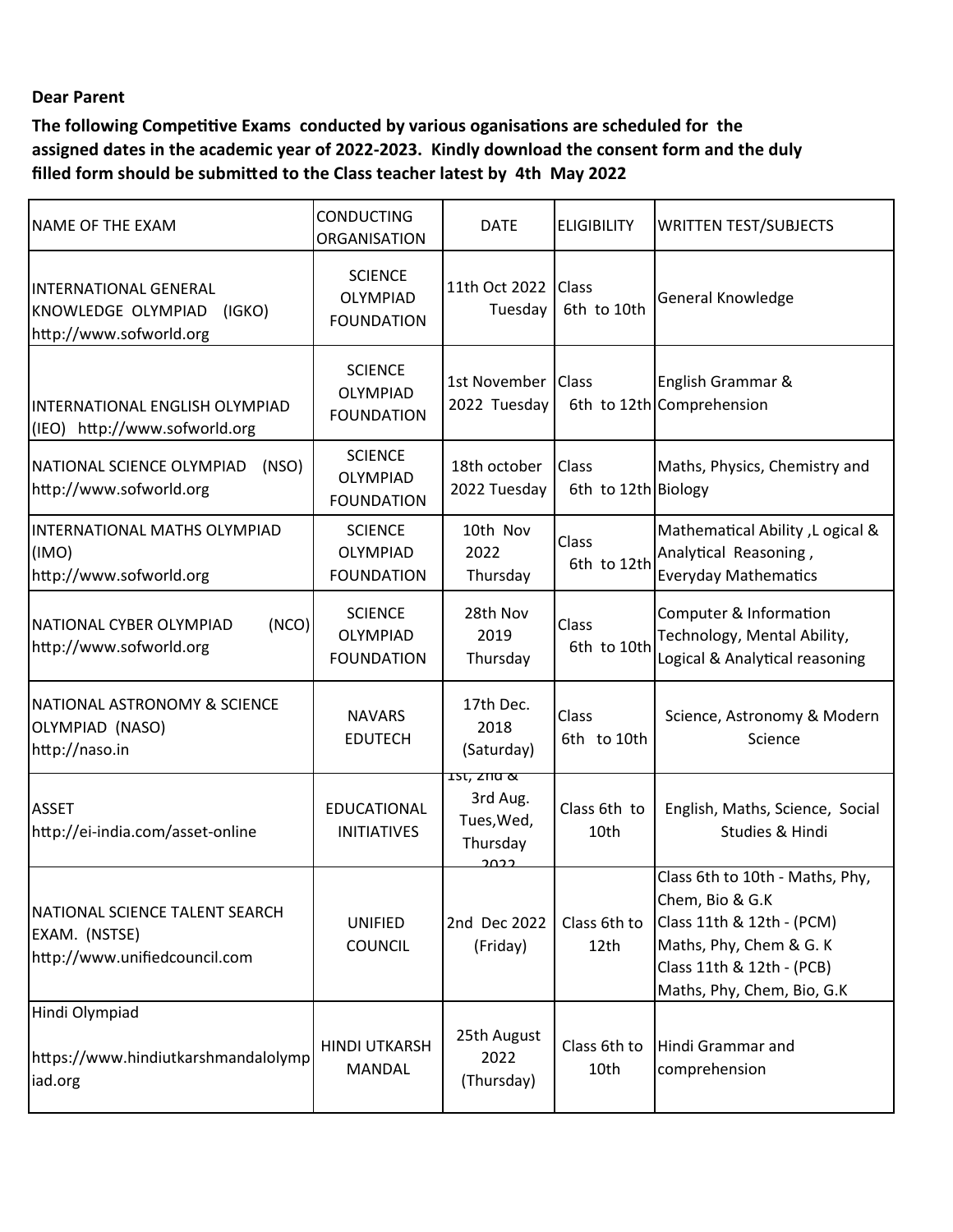| ISCIENCE PROMOTION ORIENT<br>PROGRAMME(SPOT)<br>www.vssf.in           | <b>VIKRAM</b><br>SARABHAIU<br><b>SCIENCE</b><br><b>FOUNDATION</b>      | Date awaited                            | Class 6th to<br>10th                            | Science and Astronomy                                                                                 |
|-----------------------------------------------------------------------|------------------------------------------------------------------------|-----------------------------------------|-------------------------------------------------|-------------------------------------------------------------------------------------------------------|
| <b>GREEN OLYMPIAD</b><br>www.terin.org                                | The Energy &<br>Resource<br>Institute (TERI)                           | Date awaited                            | Class 6th to<br>10th                            | assesses environment-related<br>sensitivity of the students                                           |
| lvidyarthi vigyan mantan<br>(VVM)www.vvm.org.in                       | <b>VIBHA INDIA &amp;</b><br><b>VIGYAN PRASAR</b>                       | 30TH<br>November<br>2022<br>(Wednesday) | Class 6th to<br>11th                            | Science, Maths, Logic &<br>Reasoning                                                                  |
| NATIONAL SCIENCE TALENT SEARCH<br>EXAM (NTSE) www.eduel.nic.in        | <b>DIRECTORATE</b><br>OF EDUCATION<br>(2 Levels -<br>State & National) | Date awaited                            | Class 10th<br>Min. 60%<br>Marks in<br>Class 9th | (a) MAT - Mental Ability Test (b)<br>LT - Language Test<br>O<br><b>SAT - Scholastic Aptitude Test</b> |
| İMUKHYAMANTRI VIGYAN PRATIBHA<br>PARIKSHA (MVPP)<br>www.edudel.nic.in | <b>DIRECTORATE</b><br>OF EDUCATION                                     | Date awaited                            | Class 9th<br>Min. 65%<br>Marks in<br>Class 8th  | Paper 1 - G.K<br>Paper 2 - General Science &<br>Mathematics                                           |

PRITI ANDLEY

I/C OLYMPIAD VICE PRINCIPAL (ACAD) VICE PRINCIPAL (ACAD)MONICA SAHNI INDERJEET KAUR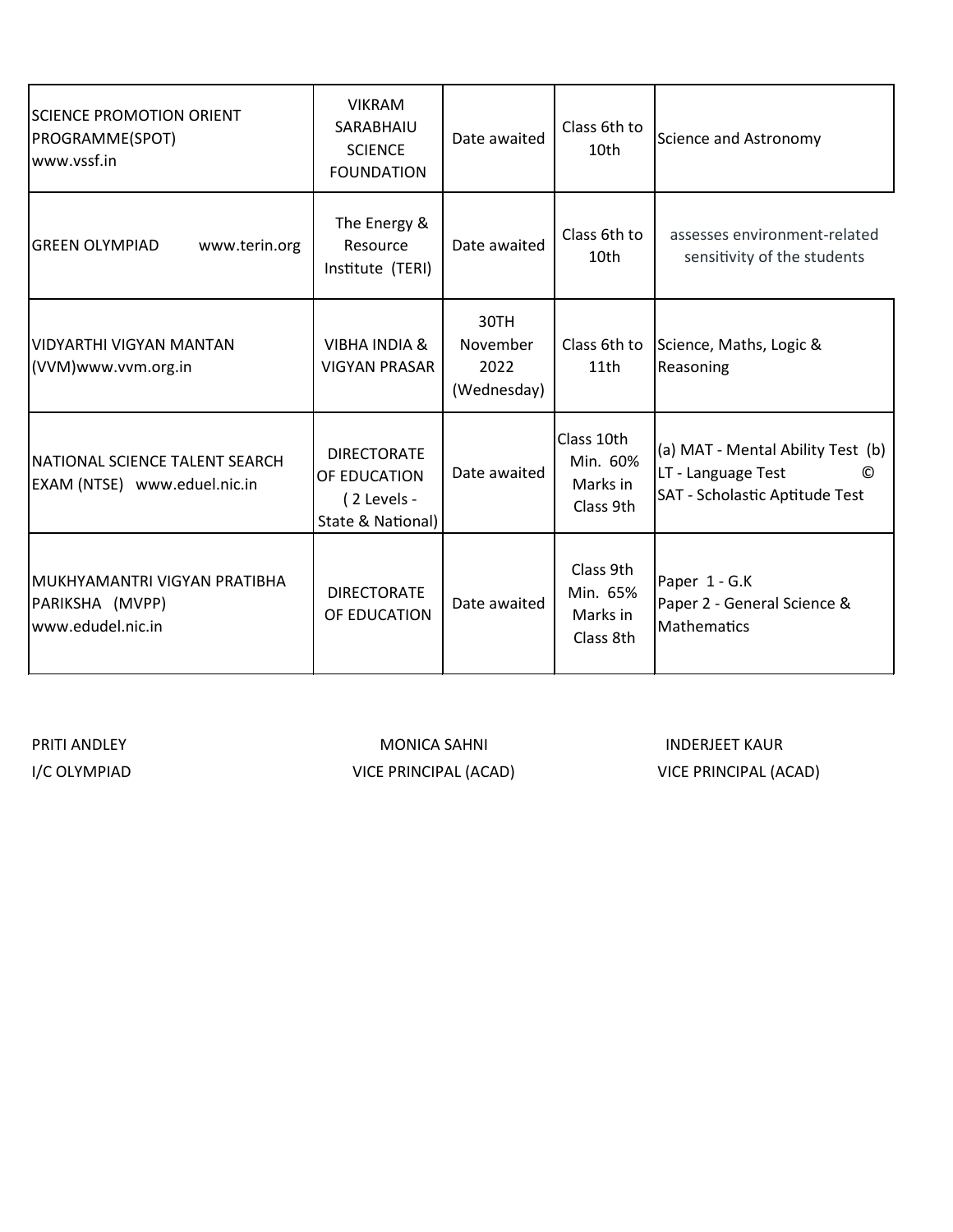| <b>EXAMN. FEE</b>                                                                                              |
|----------------------------------------------------------------------------------------------------------------|
| Rs. 150 + (Rs. 100 for<br>booklet which is<br>optional)                                                        |
| Rs. 150 + (Rs. 100 for<br>booklet which is<br>optional)                                                        |
| Rs. 150 + (Rs. 100 for<br>booklet which is<br>optional)                                                        |
| Rs. 150 + (Rs. 100 for<br>booklet which is<br>optional)                                                        |
| Rs. 150 + (Rs. 100 for<br>booklet which is<br>optional)                                                        |
| Rs. 250 + inclusive of<br>e-booklet.                                                                           |
| Rs. 250/- (English<br>+Maths+Science)<br>Invidiual paper<br>Rs.250/-                                           |
| Rs. 150 + (Rs. 80 for<br>Booklet which is<br>optional) & Rs. 15/-<br>for SPR (Student's<br>performance Report) |
| Rs.150/- and no<br>booklet                                                                                     |